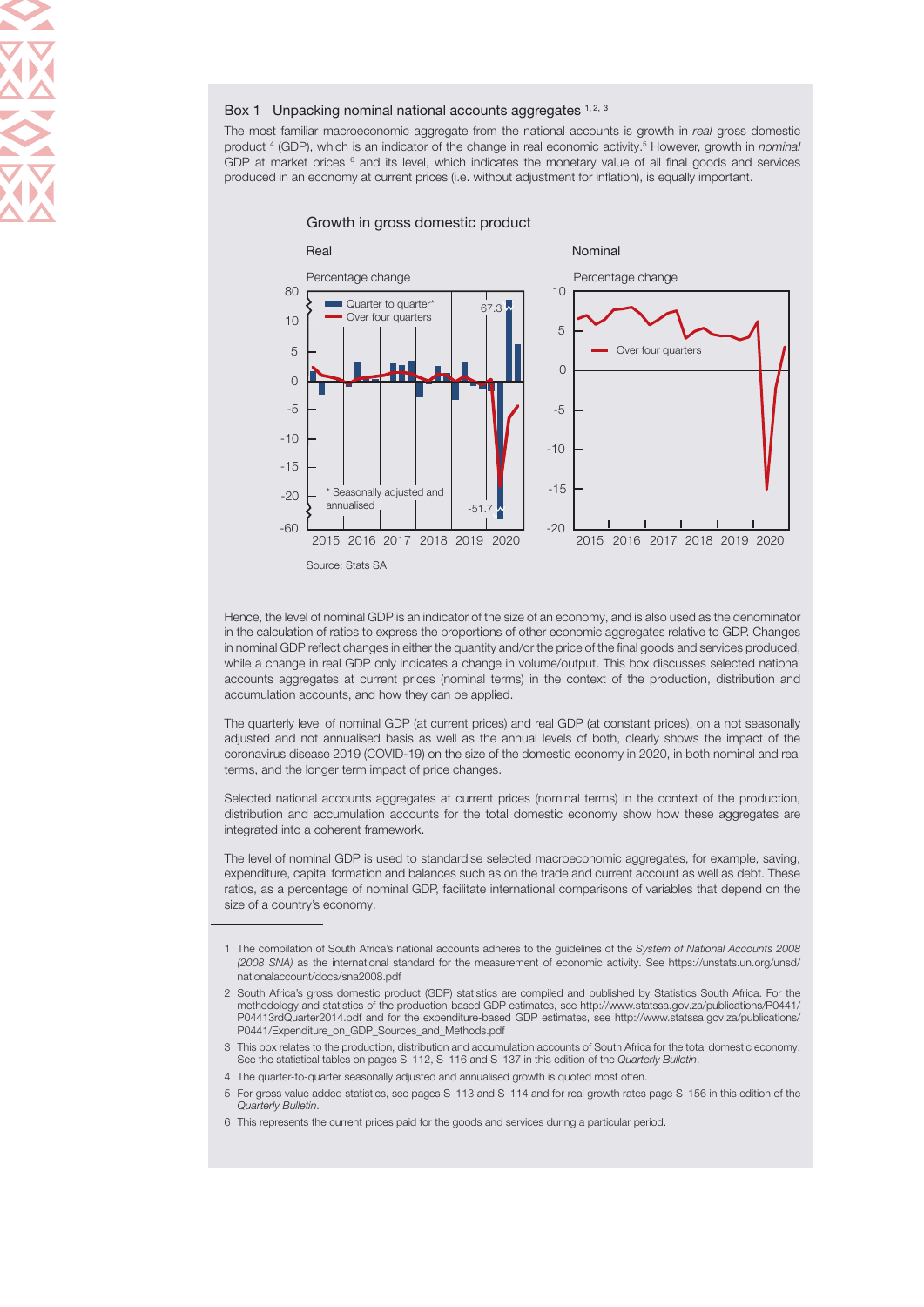

### Selected national accounts aggregates of the total domestic economy at current prices<sup>1</sup>

R billions

|                                                         | 2019    |         |                     |              |             | 2020    |         |         |         |         |
|---------------------------------------------------------|---------|---------|---------------------|--------------|-------------|---------|---------|---------|---------|---------|
|                                                         | $Q1^*$  | $Q2^*$  | $Q3*$               | $Q4*$        | Year**      | $Q1^*$  | $Q2^*$  | $Q3*$   | $Q4*$   | Year**  |
| Gross value added at basic prices <sup>a</sup>          | 1 0 6 4 | 1 1 3 7 | 1 1 5 3             | 1 1 7 0      | 4 5 24      | 1 1 1 9 | 985     | 1 1 3 5 | 1 1 9 0 | 4 4 3 0 |
| Gross domestic product at<br>market prices <sup>b</sup> | 1 207   | 1 2 6 3 | 1 2 9 5             |              | 1 313 5 078 | 1 2 8 1 | 1 0 7 4 | 1 2 6 6 | 1 3 5 3 | 4 9 7 4 |
| Gross operating surplus <sup>c</sup>                    | 475     | 515     | 519                 |              | 502 2010    | 501     | 407     | 510     | 521     | 1 938   |
| Gross national income <sup>d</sup>                      | 1 1 5 8 | 1 2 4 4 | 1 2 3 7             | 1 2 9 6      | 4 9 3 4     | 1 2 4 3 | 1 0 5 5 | 1 2 4 2 | 1 339   | 4 8 8 0 |
| Gross disposable income <sup>e</sup>                    | 1 1 4 9 | 1 2 3 5 | 1 2 2 8             |              | 1 287 4 899 | 1 2 3 5 | 1 0 4 7 | 1 2 3 0 | 1 3 2 5 | 4 8 3 7 |
| Final consumption expenditure <sup>f</sup>              | 986     | 1 0 1 6 | 035<br>$\mathbf{1}$ | 1 104        | 4 140       | 1 0 3 2 | 916     | 1 0 3 6 | 1 1 1 7 | 4 101   |
| Households                                              | 723     | 749     | 763                 | 824          | 3 0 5 9     | 757     | 644     | 753     | 825     | 2978    |
| General government                                      | 263     | 266     | 272                 | 280          | 1 0 8 1     | 275     | 272     | 283     | 292     | 1 1 2 2 |
| Gross saving <sup>9</sup>                               | 146     | 213     | 179                 | 203          | 740         | 165     | 147     | 208     | 206     | 726     |
| Consumption of fixed capital                            | 175     | 178     | 180                 | 181          | 713         | 182     | 186     | 191     | 193     | 752     |
|                                                         | $-30$   | 35      | $-1$                | 22           | 27          | $-17$   | $-39$   | 17      | 13      | $-25$   |
| Gross fixed capital formation                           | 217     | 228     | 234                 | 230          | 909         | 212     | 173     | 194     | 205     | 784     |
| Change in inventories                                   | $-13$   | 17      | 8                   | $-27$        | $-16$       | $-38$   | $-13$   | $-50$   | $-65$   | $-166$  |
| Net lending $(+)/$ borrowing $(-)^{k}$                  | $-58$   | $-32$   | $-63$               | $\mathbf{0}$ | $-153$      | $-9$    | $-14$   | 65      | 66      | 108     |

\* Current prices not seasonally adjusted and not annualised

\*\* Annual statistics

Sources: Stats SA and SARB

#### Notes to table

- a The gross value added (GVA) at basic prices for the domestic economy as a whole is the sum of GVA of all institutional units engaged in production, and is also the balancing item of the production account, which comprises output at basis prices<sup>2</sup> less intermediate consumption.<sup>3</sup> See the statistical table on page S-113 in this edition of the Quarterly Bulletin.
- b The GDP at market prices<sup>4</sup> is equal to the total GVA at basic prices, plus taxes on products, less subsidies on products. See the statistical tables on page S-112 and S-116 in this edition of the Quarterly Bulletin.
- c The gross operating surplus is the balancing item of the generation of income account and is equal to GDP at market prices less compensation of employees, less taxes on production and imports, plus subsidies. The consumption of fixed capital (depreciation) should be deducted to derive the net operating surplus.

O MARIN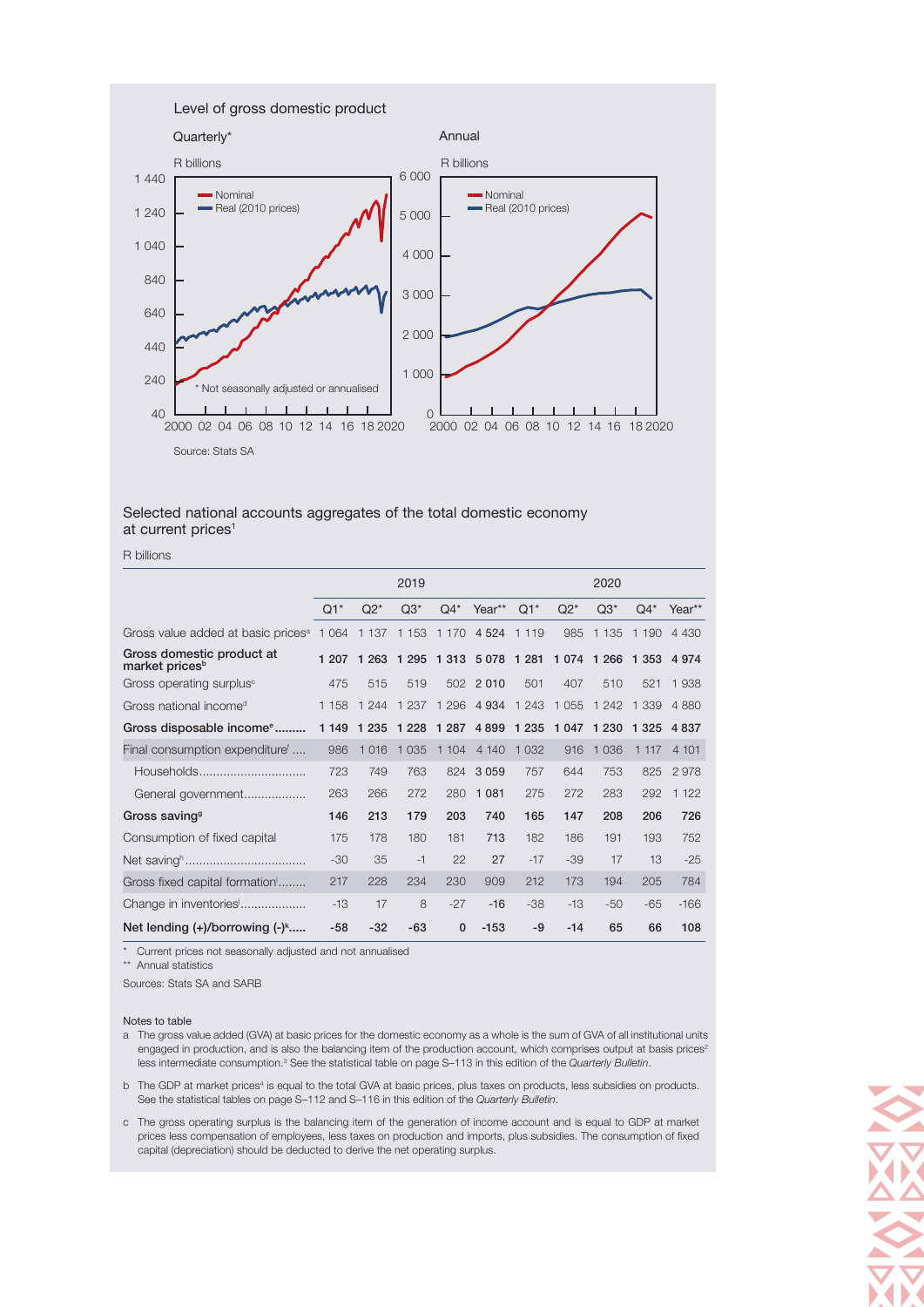- d The gross national income (GNI) is the total income of all residents of an economy in a specific period and is the balancing item of the allocation of primary income account, which is equal to the gross operating surplus plus compensation of employees (adjusted for net compensation to non-residents) and taxes on production and imports, less subsidies, plus property income received, and minus property income paid. See the statistical table on page S–137 in this edition of the Quarterly Bulletin. GNI is in this way equal to GDP at market prices plus primary income receivable from the rest of the world, less primary income payable to the rest of the world. See the statistical table on page S–112 in this edition of the Quarterly Bulletin.
- e The gross disposable income is the balancing item of the secondary distribution of income account and is equal to gross national income plus current transfers received, minus current transfers paid.
- f The final consumption expenditure of resident<sup>5</sup> households and general government on goods and/or services.
- g Gross saving is the balancing item of the current account as carried forward to the capital account, and is equal to gross disposable income less final consumption expenditure and the residual.<sup>6</sup>
- h Net saving is equal to gross saving minus the consumption of fixed capital (depreciation).
- i Gross fixed capital formation is the value of acquisitions, less disposals of fixed (non-financial) assets.
- The change in inventories is the difference between additions to, and withdrawals from, inventories.
- k Net lending7/borrowing<sup>8</sup> is the balancing item in the capital account and is equal to gross saving plus capital transfers receivable minus capital transfers payable, and less gross fixed capital formation and the change in inventories.
- 1 For the detailed statistical table, see page S-137 in this edition of the Quarterly Bulletin.

 $\mathcal{L}$ 

- 2 Output at basic prices is the amount receivable by a producer for output minus taxes on products payable, plus subsidies on products receivable.
- 3 Intermediate consumption is the value of goods and services consumed as inputs to the production process, excluding depreciation. 4 GDP at market prices measures the value of all final goods and services produced within the geographic boundaries of a country in a specific period.
- 5 A resident institutional unit is a unit that has a center of economic interest in the particular country.
- The residual is the statistical discrepancy between the expenditure components and GDP.
- Net lending is the amount of resources available to lend to deficit units in the economy through the financial account, even if they are retained in a bank deposit.
- 8 Net borrowing is the amount of resources required from surplus units in the economy through incurring liabilities in the financial account.

The ratio of South Africa's net lending or borrowing position relative to the rest of the world is one of these ratios. With the switch to a current account surplus as from the third quarter of 2020, the persistent net borrowing position switched to a net lending position as a ratio of GDP – this surplus amounted to 5.1% and 4.9% in the third and fourth quarter of 2020 respectively.



Nominal final consumption expenditure by households, (not seasonally adjusted and not annualised) as a percentage of GDP, increased to 61.0% in the fourth quarter of 2020, following ratios of below 60% in the first three quarters of 2020. Nominal gross fixed capital formation (not seasonally adjusted and not annualised), as a share of GDP, decreased to a low of 15.1% in the fourth quarter of 2020, as it continued its downward trajectory. The marked increase in the ratio of final consumption expenditure by general government (not seasonally adjusted and not annualised) in the second quarter of 2020 mainly reflected increased spending related to COVID-19 while nominal GDP declined notably due to the national lockdown.

Total net lending/borrowing as a ratio of nominal gross domestic product

#### Consumption and investment as a ratio of nominal gross domestic product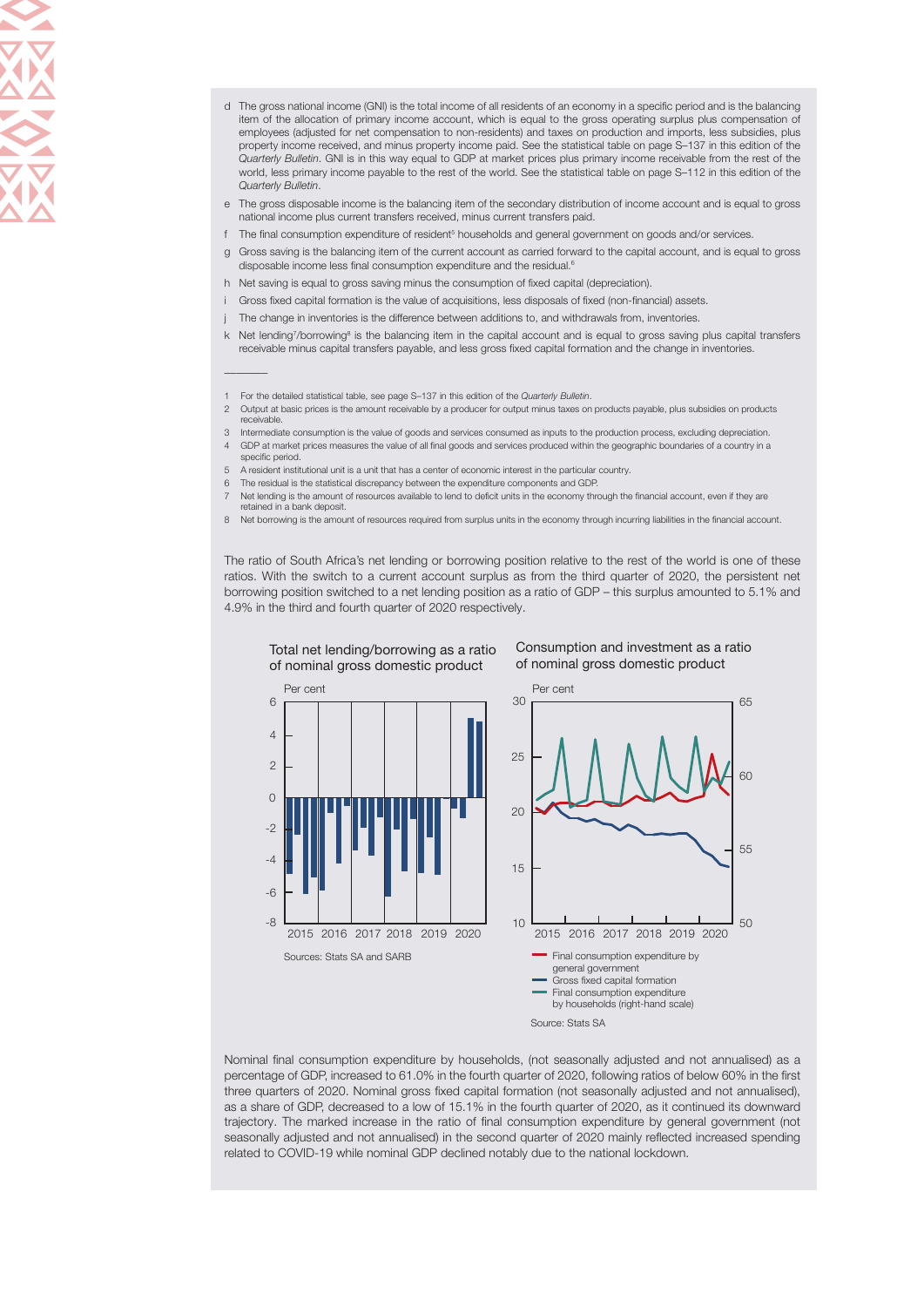# Selected nominal aggregates as a ratio of gross domestic product

## Ratio in per cent

|                                    | 2019   |        |        |        |        | 2020   |        |       |       |        |  |
|------------------------------------|--------|--------|--------|--------|--------|--------|--------|-------|-------|--------|--|
|                                    | $Q1^*$ | $Q2^*$ | $Q3^*$ | $Q4^*$ | Year** | $Q1*$  | $Q2^*$ | $Q3*$ | $Q4*$ | Year** |  |
| Gross saving                       | 12.1   | 16.9   | 13.8   | 15.4   | 14.6   | 12.9   | 13.7   | 16.4  | 15.2  | 14.6   |  |
| Net lending $(+)/$ borrowing $(-)$ | $-4.8$ | $-2.5$ | $-4.9$ | 0.0    | $-3.0$ | $-0.7$ | $-1.3$ | 5.1   | 4.9   | 2.2    |  |
| Final consumption expenditure      | 81.7   | 80.4   | 79.9   | 84.0   | 81.5   | 80.5   | 85.3   | 81.8  | 82.6  | 82.4   |  |
| Households                         | 59.9   | 59.3   | 58.9   | 62.7   | 60.2   | 59.0   | 59.9   | 59.5  | 61.0  | 59.9   |  |
| General government                 | 21.8   | 21.1   | 21.0   | 21.3   | 21.3   | 21.5   | 25.3   | 22.3  | 21.6  | 226    |  |
| Gross fixed capital formation      | 18.0   | 18.1   | 18.1   | 17.5   | 17.9   | 16.5   | 16.1   | 15.3  | 15.1  | 15.8   |  |

\* Current prices not seasonally adjusted and not annualised

\*\* Annual statistics

Sources: Stats SA and SARB

The growth rate measured over four quarters in these nominal aggregates (not seasonally adjusted and not annualised) is also informative in its own right. The total nominal GVA (not seasonally adjusted and not annualised) increased by 1.8% in the year to the fourth quarter of 2020, following two successive contractions, as the lockdown restrictions were eased. Similarly, nominal GDP increased by 3.0% in the year to the fourth quarter of 2020. What is also interesting to note is the growth in nominal gross disposable income in the third quarter of 2020, albeit marginal, as the lockdown restrictions were eased somewhat.

#### Growth in selected nominal production and expenditure aggregates

Percentage change over four quarters

|                                            | 2019   |        |       |       |        | 2020   |              |         |         |         |  |
|--------------------------------------------|--------|--------|-------|-------|--------|--------|--------------|---------|---------|---------|--|
|                                            | $Q1^*$ | $Q2^*$ | $Q3*$ | $Q4*$ | Year** | $Q1^*$ | $Q2*$        | $Q3*$   | $Q4*$   | Year**  |  |
| Gross value added at basic prices          | 4.0    | 4.6    | 4.2   | 4.0   | 4.2    | 5.2    | $-13.3$      | $-1.5$  | 1.8     | $-2.1$  |  |
| Gross domestic product at market<br>prices | 4.3    | 4.3    | 3.9   | 4.2   | 4.2    |        | $6.2 - 15.0$ | $-2.2$  | 3.0     | $-2.0$  |  |
| Gross operating surplus                    | 3.9    | 4.6    | 4.8   | 4.2   | 4.4    |        | $5.5 - 21.0$ | $-1.8$  | 3.9     | $-3.6$  |  |
| Gross national income                      | 4.8    | 5.3    | 3.1   | 5.0   | 4.5    |        | $7.3 - 15.2$ | 0.5     | 3.3     | $-1.1$  |  |
| Gross disposable income                    | 5.1    | 5.3    | 3.0   | 5.0   | 4.6    | 7.4    | $-15.3$      | 0.2     | 3.0     | $-1.3$  |  |
| Final consumption expenditure              |        |        |       |       |        |        |              |         |         |         |  |
| Households                                 | 4.3    | 5.4    | 5.0   | 4.2   | 4.7    | 4.7    | $-14.1$      | $-1.3$  | 0.2     | $-2.6$  |  |
| General government                         | 5.7    | 4.1    | 3.4   | 3.9   | 4.2    | 4.7    | 2.1          | 3.9     | 4.4     | 3.8     |  |
| Gross fixed capital formation              | 0.7    | 4.7    | 4.2   | 0.6   | 2.5    | $-2.4$ | $-24.0$      | $-17.2$ | $-10.9$ | $-13.8$ |  |

\* Current prices not seasonally adjusted and not annualised

Nominal output and income

\*\* Annual statistics

Sources: Stats SA and SARB



#### Nominal gross income and saving aggregates